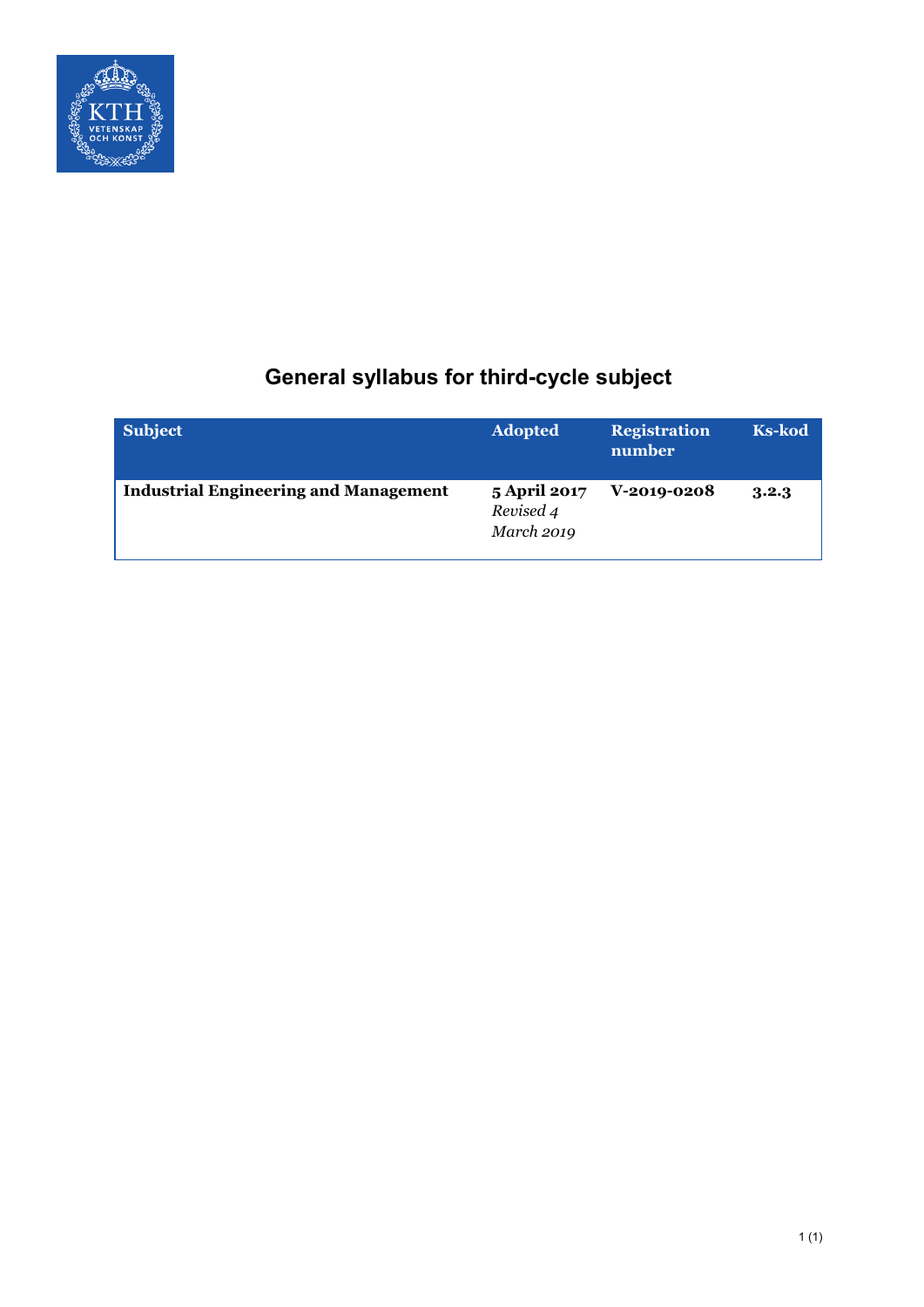## **General syllabus**

#### *Established by the Faculty Council/Education Committee: 05/04/2017*

*Revised:* 04/03/2019

## **The name of the subject in Swedish and translated into English**

*Also indicated whether the subject has any specialisations.*

Industriell ekonomi och organisation (Industrial Engineering and Management)

## **Subject description Main content of the programme**

Industrial Engineering and Management comprises theoretical and practical knowledge that is central to the management of innovation, production and marketing in established and emerging industries. The focus is on developing efficient industrial operations, technology-based businesses and creating the conditions for innovation, development and growth. The subject is characterised by a diversity of initiatives at various levels of analysis. The natural point of departure is the organisation (company/department/project) and its activities, but the subject also includes studies of how industry structures and transformation processes intersect several organisations in time and space, as well as studies of work processes and working conditions from an employee perspective.

Industrial Engineering and Management is an applied subject in the intersection between technology, social sciences and humanities. The focus is on the development and use of technology in the service of humans, companies and society.

Research within the subject of Industrial Engineering and Management is eclectic and multidisciplinary and is centred around issues of economics and management that are relevant for engineering and technologically intensive activities. Research is conducted for example within the areas: production strategy, organisation management, innovation management, operations management, supply chain management, industrial marketing, project management, industrial dynamics, technology development, leadership, R&D management, industrial business financing and financial management, business strategy, knowledge management, work organisation, gender studies and diversity, critical management studies and technology-based business development and entrepreneurship.

## **Programme objectives based on the Higher Education Ordinance, Annex 2, Qualifications Ordinance.**

*The doctoral student's individual study plan must be designed to guarantee the possibility of attaining the qualitative targets in the Higher Education Ordinance and KTH's objectives. Attainment shall be evaluated for each individual doctoral student. This shall be done annually by monitoring the individual study plan. The latter shall comment on progression vis-à-vis the objectives based on the programme's courses and student's thesis work. Other activities, such as*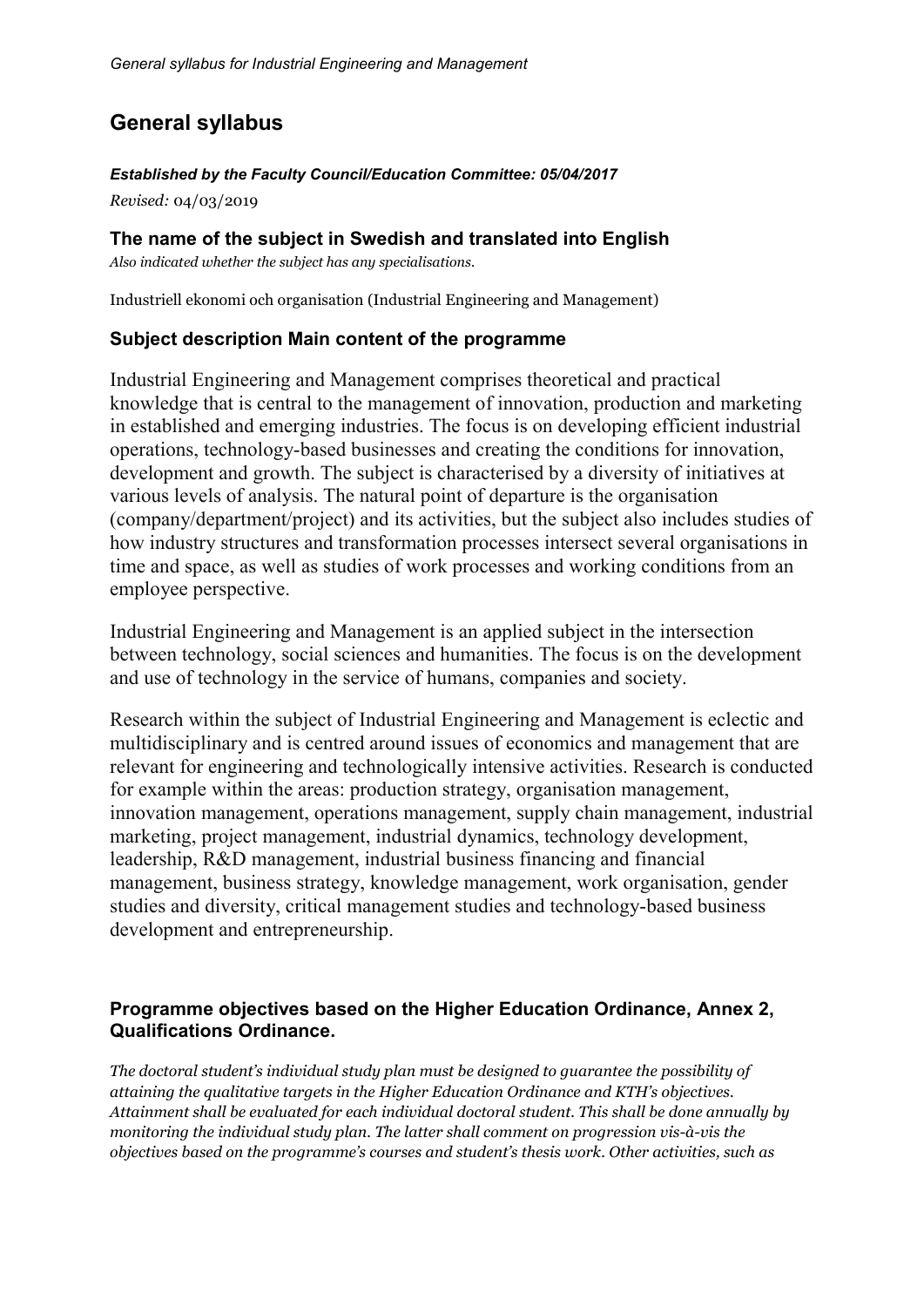*supervision and external activities in line with education and public outreach shall also be factored into this.*

*State the programme elements for promoting goal attainment. Other details are to be given in an appendix to the subject's study plan.*

#### *Knowledge and understanding*

*For a Degree of Doctor, the doctoral student must*

*- demonstrate broad knowledge within and a systematic understanding of the research area as well as deep and up-to-date specialist knowledge within a defined part of the research area, and - demonstrate familiarity with scientific methodology in general and with the methods of the specific research area in particular.*

These learning objectives are attained individually by each doctoral student through:

- Compulsory courses. The aim of examination in compulsory third-cycle courses is to ensure that each doctoral student has acquired broad knowledge and a systematic understanding of the field as well as a broad understanding of scientific methodology in general. For doctoral students who have departmental duties and spend all or parts of this teaching on first-cycle programmes, basic training in higher education teaching is mandatory.
- Elective courses. This normally refers to the advanced, subject-specific courses that each doctoral student takes to improve within their individual research specialisation and thereby ensure specialist knowledge as well as their knowledge of specialist methods. These courses are identified in consultation between the doctoral student and their supervisor.
- Gradual seminar processing of the doctoral student's research. Through a series of seminars, it is ensured that the doctoral student demonstrates the ability to present and discuss research. Doctoral students with departmental duties are also expected to present and discuss research at international conferences.
- Examination consists of a thesis. Through examination, it is ensured that the student has the ability to make essential contributions through their research to the knowledge development within the field of industrial engineering and management.
- Departmental duties where applicable. By participating in department teaching at first-cycle and second-cycle level, it is ensured that the doctoral student has a broad capacity to support the learning of others and the ability to present and discuss research and results orally and in writing.

## *Skills and abilities, including communication ability*

*For a Degree of Doctor, the doctoral student must*

*- demonstrate skills in scientific analysis and synthesis and ability to independently and critically consider and assess new and complex phenomena, questions and situations,*

*- demonstrate ability to critically, independently, creatively and with scientific meticulousness identify and formulate questions as well as plan and conduct research and other qualified tasks using adequate methods within given time frames and review and evaluate such work,*

*- write a thesis to demonstrate their ability to make significant contributions to knowledge development through their own research*,

*- demonstrate ability in both national and international contexts, verbally and in writing, to confidently present and discuss research and research findings in dialogue with the scientific*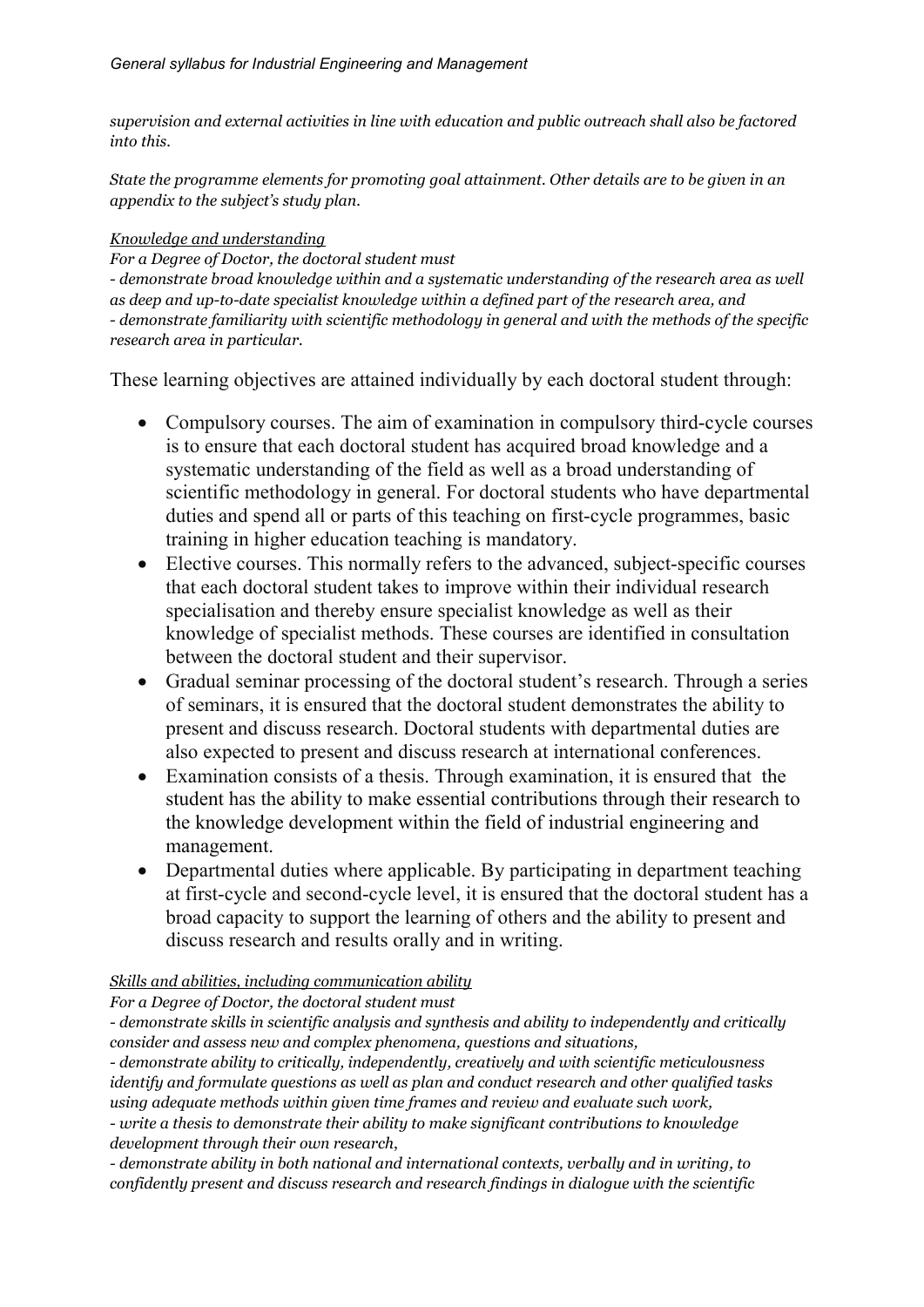#### *community and society in general.*

*- demonstrate an ability to identify needs for further knowledge, and*

*- demonstrate ability, both in research and education and in other qualified professional contexts, to contribute to society's development and support the learning of others*.

These learning objectives are attained individually by each doctoral student through:

- Compulsory courses. The aim of examination in compulsory third-cycle courses is to ensure that each doctoral student has acquired a broad ability to carry out scientific analysis and synthesis. For doctoral students who have departmental duties and spend all or parts of this teaching on first-cycle programmes, basic training in higher education teaching is mandatory.
- Elective courses. This normally refers to the advanced, subject-specific courses that each doctoral student takes to improve within their individual research specialisation and thereby ensure specialist analytical capacity, ability to identify and plan research projects and the ability to identify needs for further knowledge. These courses are identified in consultation between the doctoral student and their supervisor.
- Gradual seminar processing of the doctoral student's research. Through a series of compulsory seminars, it is ensured that the doctoral student demonstrates the ability to present and discuss research. Doctoral students with departmental duties are also expected to present and discuss research at international conferences.
- Examination consists of a thesis.
- Departmental duties where applicable. By participating in department teaching at first-cycle and second-cycle level, it is ensured that the doctoral student has a broad capacity to support the learning of others and the ability to present and discuss research and results orally and in writing.

#### *Judgement and approach*

#### *For a Degree of Doctor, the doctoral student must*

*- demonstrate intellectual independence and scientific integrity as well as the ability to make ethical research assessments, and*

*- demonstrate a profound insight into the possibilities and limitations of the discipline, its societal role and the responsibility people bear for how it is used.*

These learning objectives are attained individually by each doctoral student through:

- Compulsory courses. The aim of examination in compulsory third-cycle courses is to ensure that each doctoral student has acquired intellectual independence, scientific integrity and the ability to make research-ethical assessments as well as a profound insight into the role of science in society. For doctoral students who have departmental duties and spend all or parts of this teaching on firstcycle programmes, basic training in higher education teaching is mandatory.
- Elective courses. This normally refers to the advanced, subject-specific courses that each doctoral student takes to improve within their individual research specialisation and thereby ensure specialist knowledge as well as their knowledge of specialist methods. These courses are identified in consultation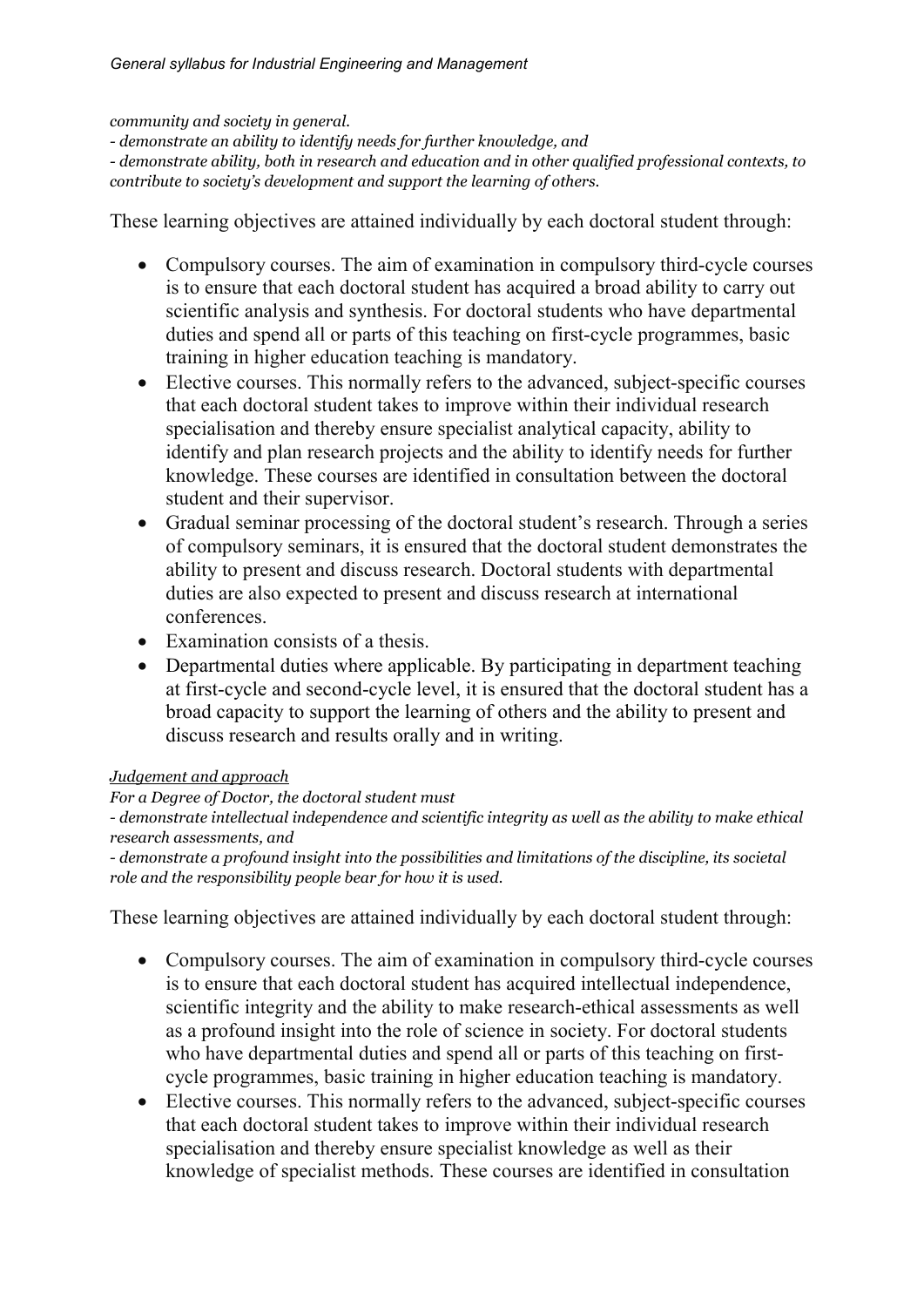between the doctoral student and their supervisor.

- Gradual seminar processing of the doctoral student's research. Through a series of seminars, it is ensured that the doctoral student demonstrates the ability to present and discuss research. Doctoral students with departmental duties are also expected to present and discuss research at international conferences.
- Examination consists of a thesis. Through examination, it is ensured that the student has the ability to make essential contributions through their research to the knowledge development within the field of industrial engineering and management.
- Departmental duties where applicable. By participating in department teaching at first-cycle and second-cycle level, it is ensured that the doctoral student has a broad capacity to support the learning of others and the ability to present and discuss research and results orally and in writing.

#### *Sustainable development*

*For a Degree of Doctor, the doctoral student must - demonstrate knowledge of, and an ability to make relevant environmental and ethical assessments in order to be able to contribute to sustainable societal development.*

These learning objectives are attained individually as course elements and through participation in the department's seminar activities. The seminars are used to discuss results and experience from research projects, and to make environmental and ethical assessments. Many of the department's research projects relate to sustainable development, for example in terms of transport, supply chain management or organisation.

## **Specific entry requirements**

*Subject knowledge requirements and any language requirements are specified here*

KTH's general entry requirements for admission to third-cycle education are applied. A doctoral student is expected to read and write scientific English and to speak English fluently.

## **Selection rules**

The admission of students for third-cycle education is carried out by the Dean/Head of School. The selection is based on the ability to assimilate the third-cycle programme. It is primarily made on the basis of documentation and material cited by the applicant. In addition, other bases for decisions can be of significance, such as interviews with the applicant. The suitability for third-cycle studies is determined based on a combined weighting of grades, earlier activities, interest and capacity for independent judgment and critical analysis.

## **Contents and examination of course element**

The third-cycle programme consists of one course component and one thesis component:

• A Degree of Licentiate requires 120 credits, of which the thesis comprises 75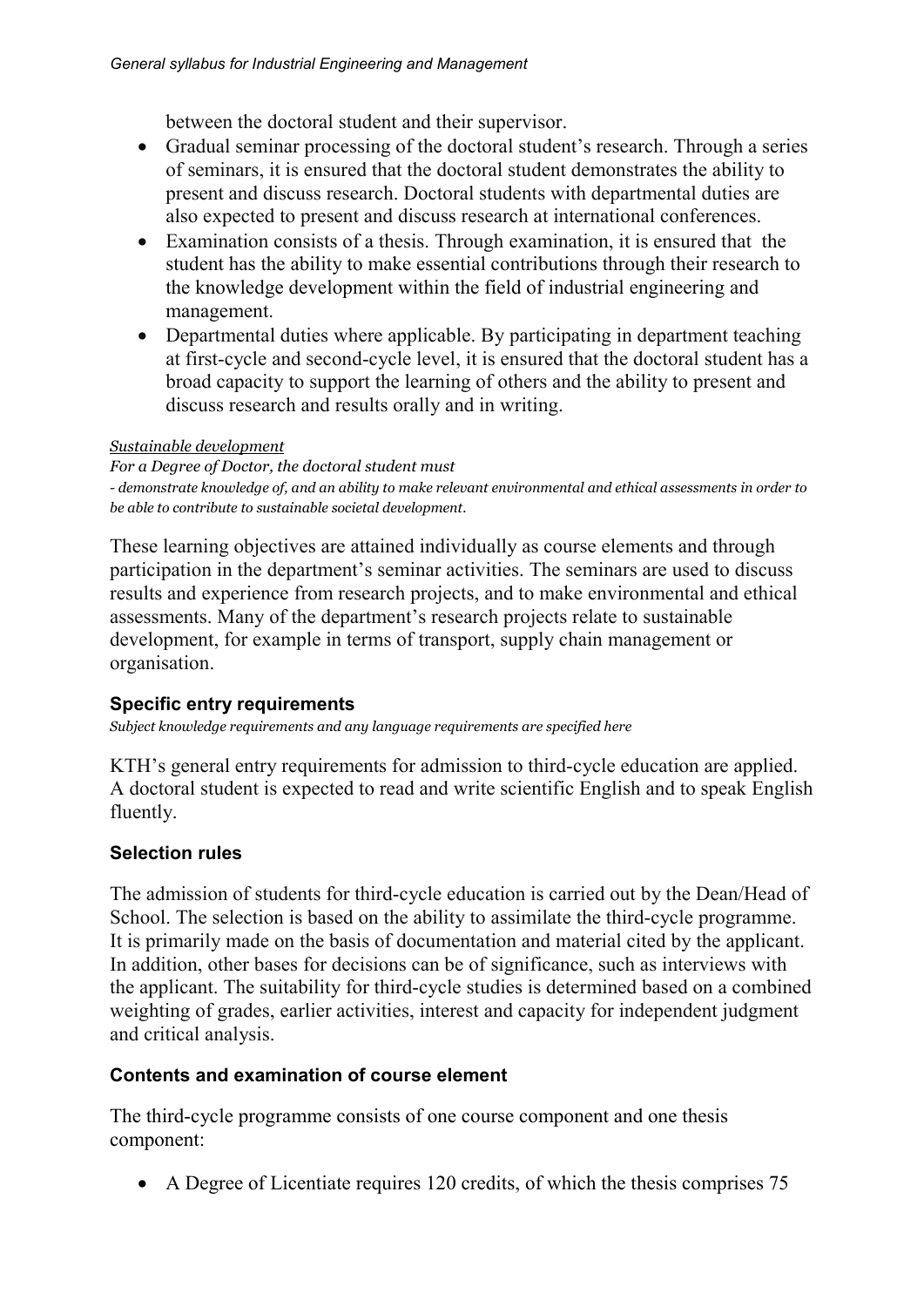credits and the course component must comprise at least 45 credits.

• A Degree of Doctor requires 240 credits, of which the thesis comprises 150 credits and the course component must comprise at least 90 credits.

All courses must be approved by the doctoral student's principal supervisor and by the doctoral programme director.

## **Compulsory courses for the Degree of Doctor**

A Degree of Doctor in the third-cycle subject Industrial Engineering and Management requires the completion of third-cycle courses comprising at least 90 HE credits. Of these, the following course elements are compulsory and must comprise at least 30 HE credits.

- Oualitative Research Methods 7.5 credits
- Quantitative Research Methods in Industrial Economics and Management 7.5 credits
- Researching Industrial Economics and Management: An Introduction 7.5 credits
- Philosophy of Science 7.5 credits

Additional courses comprising at least 60 HE credits are also required to create the necessary grasp of the subject and sufficient individual specialisation.

## **Compulsory courses for the Degree of Licentiate**

A Degree of Licentiate in the third-cycle subject Industrial Engineering and Management requires the completion of third-cycle courses comprising at least 45 credits. Of these, the following course elements are compulsory and must comprise at least 15 credits.

• Researching Industrial Economics and Management: An Introduction 7.5 credits

along with one of the following courses, comprising at least 7.5 credits:

- Oualitative Research Methods 7.5 credits
- Ouantitative Research Methods in Industrial Economics and Management 7.5 credits
- Philosophy of Science 7.5 credits

Additional courses comprising 30 credits are also required to create the necessary grasp of the subject and sufficient individual specialisation.

## **Elective courses**

There is a high degree of flexibility in the selection of courses to include in the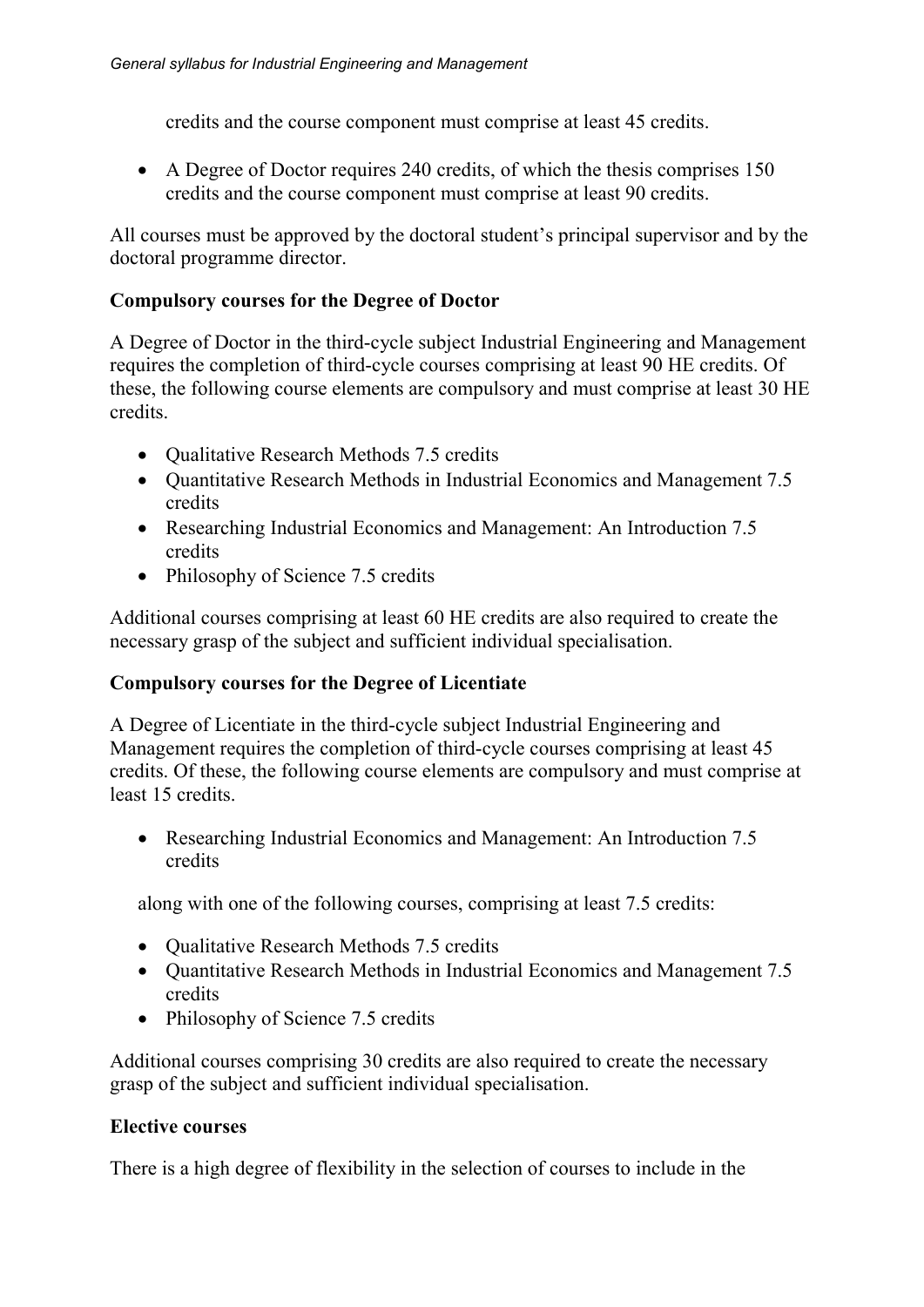programme. The course elements for each doctoral student are to be planned together with the supervisors and documented in the individual study plan, so that the courses relate to the knowledge acquisition required for the research.

Following an agreement with the principal supervisor, courses from earlier education may be accredited. Accreditation must take into consideration the provisions on thirdcycle degrees in KTH's system of qualifications. At least 45 credits for a Degree of Doctor and at least 30 credits for a Degree of Licentiate of the total course component must be at third-cycle level. No accreditation is possible of first-cycle and secondcycle level courses up to 240 credits. Courses required for specific entry requirements on the third-cycle programme cannot be accredited.

Additional course elements that subject representatives and students jointly deem to be important to the dissertation/thesis can also be included in the course component of the licentiate or doctoral degree. Such crediting activities may include individual literature courses, qualified contributions to the department's research activities or other qualified activities relating to science. For such activities to be accredited, there must be a prior agreement between the principal supervisor and the student, establishing the credits in the individual study plan. Massive Open Online Courses (MOOCs) should be approved in advanced by the principal supervisor in consultation with the doctoral programme director (DA) in order to be accredited within the scope of a doctoral or licentiate degree.

Courses in higher education teaching is a requirement if the doctoral student is expected to participate in teaching on KTH's first-cycle and second-cycle programmes.

## **Scientific conferences and seminar activities**

Participation in scientific conferences and seminars is a central component of all thirdcycle programme and entitles the student to HE credits. Participation and presentation of an article at an international scientific conference relevant to the subject will normally be awarded 1 credit. A maximum total of 7.5 credits can be awarded for participation in conferences and seminars.

Participation in conferences and seminars must be planned in advance together with the principal supervisor.

## **Qualification requirements**

## **Degree of Doctor**

*A Degree of Doctor comprises 240 credits. At least 120 credits must consist of the doctoral thesis.*

Thesis

*Quality requirements and possible other requirements for the thesis.*

The thesis project is a compulsory part of the third-cycle programme, which aims to develop the doctoral student's ability to make independent contributions to the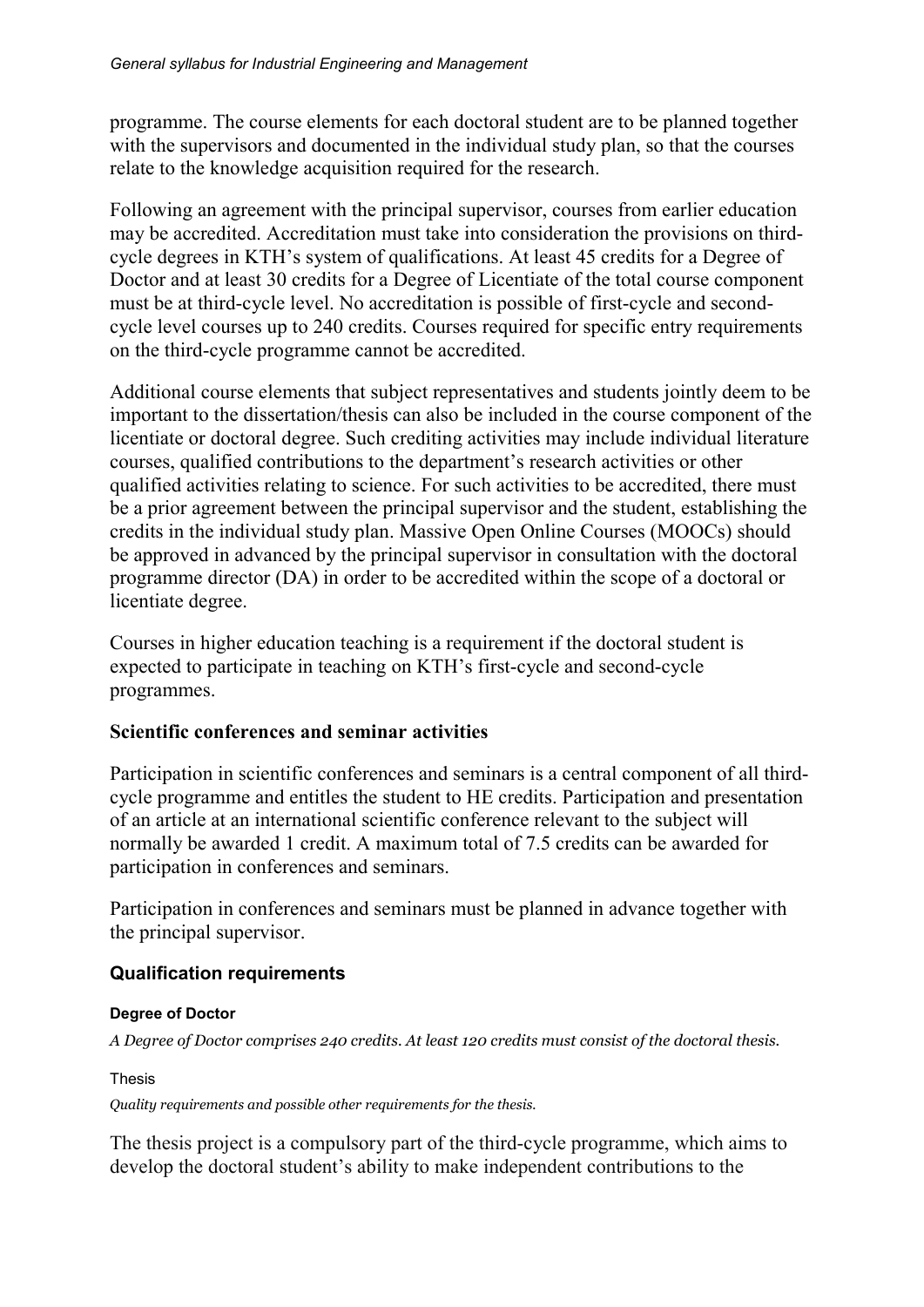research and scientific community. A doctoral thesis can either be written as a monograph or as an aggregation of scientific articles. In the latter case, there must be a separately written summary (called a "summarising chapter"). Regardless of format, the thesis is assessed as a whole.

The doctoral thesis can be based on the licentiate dissertation.

The thesis must normally be written in English or Swedish (for Swedish dissertations, special permission is required from the ITM school).

A doctoral thesis must contain new theoretical or empirical research results within the chosen field, which the student has produced through theoretical or empirical research. It must also include an overview of previous research in the selected subject area and position the student's contribution in relation to earlier research. Regardless of whether the doctoral thesis is presented as a monograph or as a compilation of scientific papers, it must be of such quality that it is deemed a suitable basis for at least four regular articles that can be published in internationally recognised, peer-reviewed journals.

A monograph must normally consist of between 150–200 pages.

In addition to a summarising chapter of around 50 pages, an aggregate thesis must include at least four publishable scientific articles (the international norm in the field). The doctoral student must normally be the lead author of at least one article and the sole author of at least one article. At time of the public defence of the thesis, normally two articles have been accepted for publication in internationally recognised, peerreviewed journals.

In addition to internal work seminars, each doctoral student must also present the research relating to their thesis at no less than three official programme seminars over the course of their doctoral studies:

- 1. Thesis plan (after about 1 year of study)
- 2. Intermediate/Licentiate seminar (around halfway through)
- 3. Final seminar (when 6–12 months are assessed to remain until the public defence).

All doctoral students and researchers associated with the programme are invited to participate in these seminars. At the seminar, the manuscript is reviewed by an expert opponent/discussant who is not involved in the doctoral student's work. The seminar will be chaired by a supervisor from the programme, who is not the doctoral student's principal or assistant supervisor.

Written documents must have been received by the invited participants no later than one week ahead of the seminar.

At the intermediate/Licentiate seminar, the opponent/discussant should preferably have at least the qualifications required for appointment as docent.

Before finishing the thesis, the doctoral student must present the manuscript at a final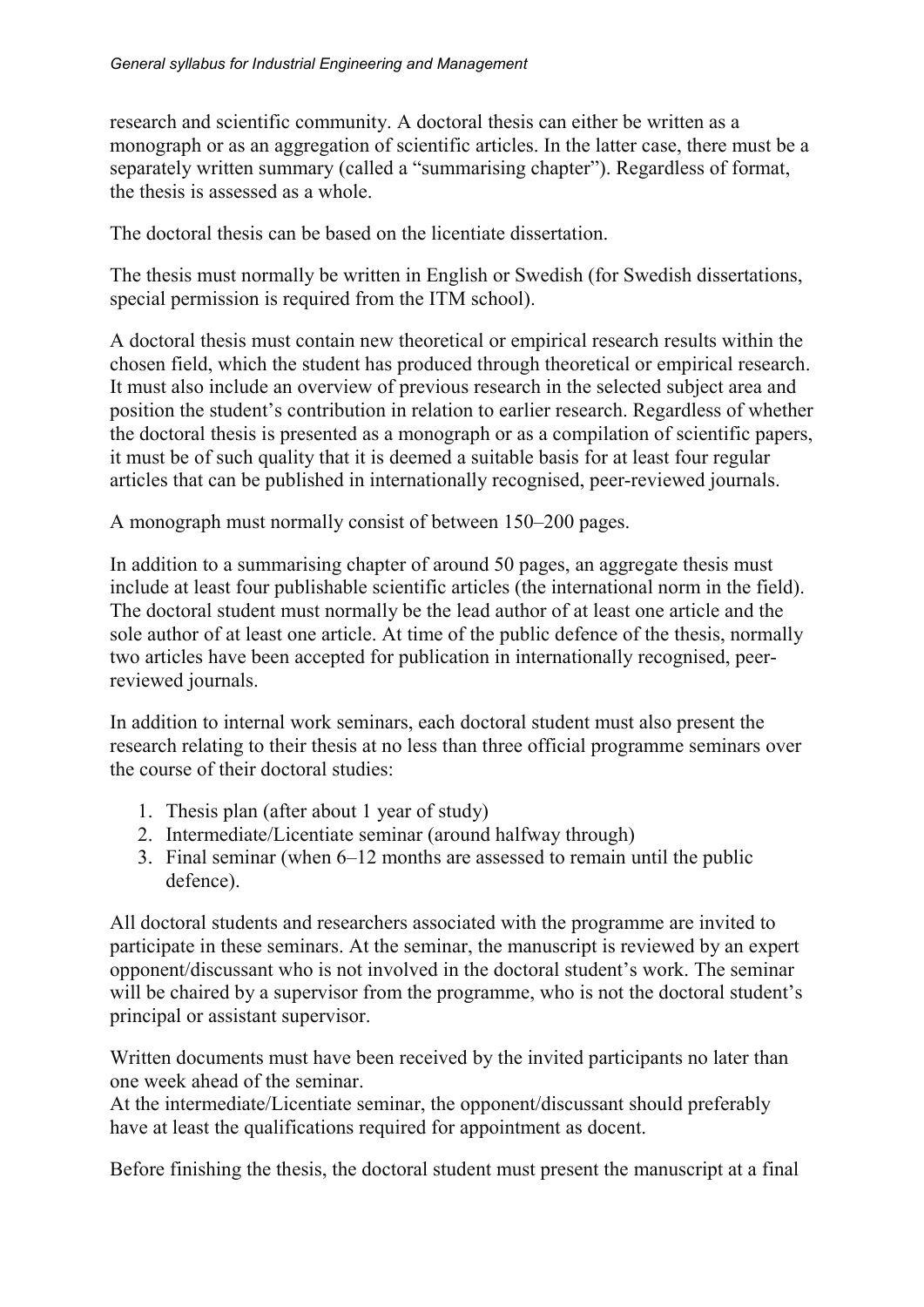seminar. The final seminar is the part of the third-cycle quality evaluation process aimed to ensure that the doctoral thesis is of a high academic quality.

The final seminar relates to what is deemed to be the penultimate version of the thesis manuscript, which means that the thesis is presented in full. This seminar is held when the principal supervisor deems there to be 6–12 months' work remaining until the public defence of the thesis. An external, independent opponent is invited to participate in this seminar, who has not previously been involved in the doctoral student's thesis work. The opponent should preferably have at least the qualifications of a docent.

The final seminar must be announced to all supervisors and doctoral students on the programme.

The seminar will be chaired by a supervisor from the programme, who is not the doctoral student's principal or assistant supervisor.

#### Courses

A Degree of Doctor requires 90 credits obtained through courses.

#### **Degree of Licentiate**

*A Degree of Licentiate comprises at least 120 credits. At least 60 credits must consist of the dissertation.*

#### **Dissertation**

*Quality requirements and possible other requirements for the dissertation.*

A licentiate dissertation must contain an application of established scientific knowledge within a new field, which the student has developed through theoretical or empirical research. It must also include an overview of previous research in the selected subject area and position the student's contribution in relation to earlier research.

Regardless of whether the licentiate dissertation is presented as a monograph or as a compilation of scientific papers, it must be of such quality that it is deemed a suitable basis for at least two regular articles that can be published in internationally recognised, peer-reviewed journals. In the case of an aggregate dissertation, the doctoral student should be the sole author of at least one article.

Following approval by the principal supervisor, the thesis is presented at a public seminar in accordance with KTH's rules.

#### Courses

A Degree of Licentiate requires 45 credits obtained through courses.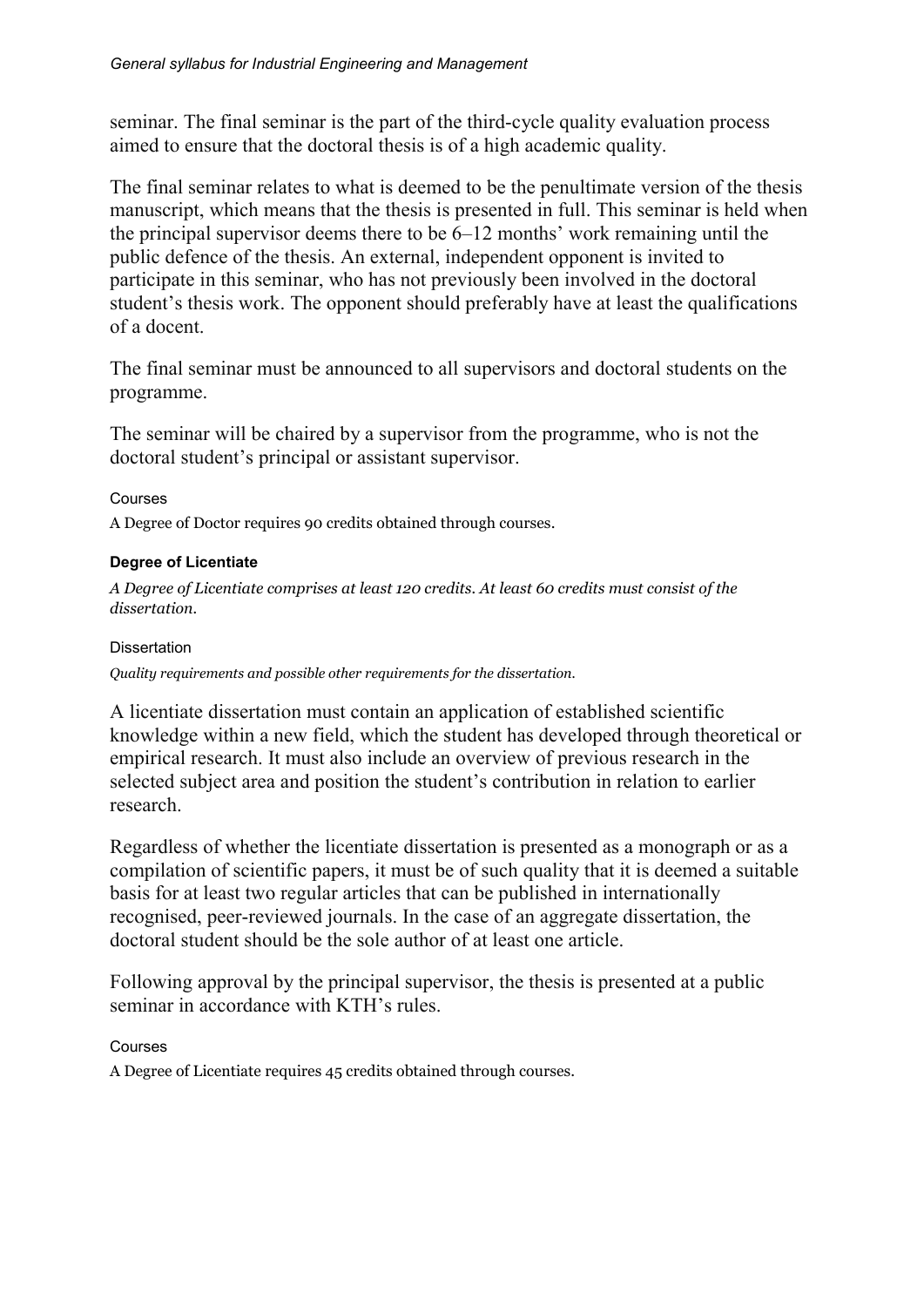#### *Appendix*

*Qualitative targets, including KTH's objectives, as per the Higher Education Ordinance (Appendix 2 – Qualifications Ordinance) for concretising the subject and information on how the programme has been structured to help the doctoral student reach the targets.* 

#### **Degree of Doctor**

| Objectives based on the<br><b>Higher Education</b><br>Ordinance, Annex 2-<br><b>Qualifications Ordinance</b><br>For a Degree of Doctor, the<br>doctoral student must                                                                                        | <b>Concretisation and</b><br>adaptation of targets to the<br>third-cycle subject area                                                                                                                    | Programme elements that<br>promote goal attainment             |
|-------------------------------------------------------------------------------------------------------------------------------------------------------------------------------------------------------------------------------------------------------------|----------------------------------------------------------------------------------------------------------------------------------------------------------------------------------------------------------|----------------------------------------------------------------|
| demonstrate broad knowledge<br>in and a systematic<br>understanding of the field of<br>research and deep and up-to-<br>date specialist knowledge in a<br>delimited part of the field of<br>research                                                         | demonstrate broad<br>knowledge in and a<br>systematic<br>understanding of the<br>field of research and<br>deep and up-to-date<br>specialist knowledge in a<br>delimited part of the<br>field of research | Compulsory and elective subject<br>courses.                    |
| demonstrate familiarity with<br>scientific methodology in<br>general and with the methods<br>of the specific research area in<br>particular.                                                                                                                | demonstrate familiarity<br>with scientific<br>methodology in general<br>and commonly used<br>methods within the field<br>of Industrial Engineering<br>and Management in<br>particular                    | Compulsory and elective<br>methodology courses.                |
| demonstrate skills in scientific<br>analysis and synthesis and<br>ability to independently and<br>critically consider and assess<br>new and complex phenomena,<br>questions and situations,                                                                 | demonstrate skills in<br>scientific analysis and<br>synthesis and ability to<br>independently and<br>critically consider and<br>assess new and complex<br>phenomena, questions<br>and situations         | Compulsory and elective<br>methodology courses.                |
| demonstrate an ability to<br>critically, independently,<br>creatively and with scientific<br>meticulousness identify and<br>formulate questions as well as<br>plan and conduct research and<br>other qualified tasks using<br>adequate methods within given | demonstrate an ability to<br>critically, independently,<br>creatively and with<br>scientific meticulousness<br>identify and formulate<br>questions as well as plan                                       | Compulsory and elective<br>courses on research<br>methodology. |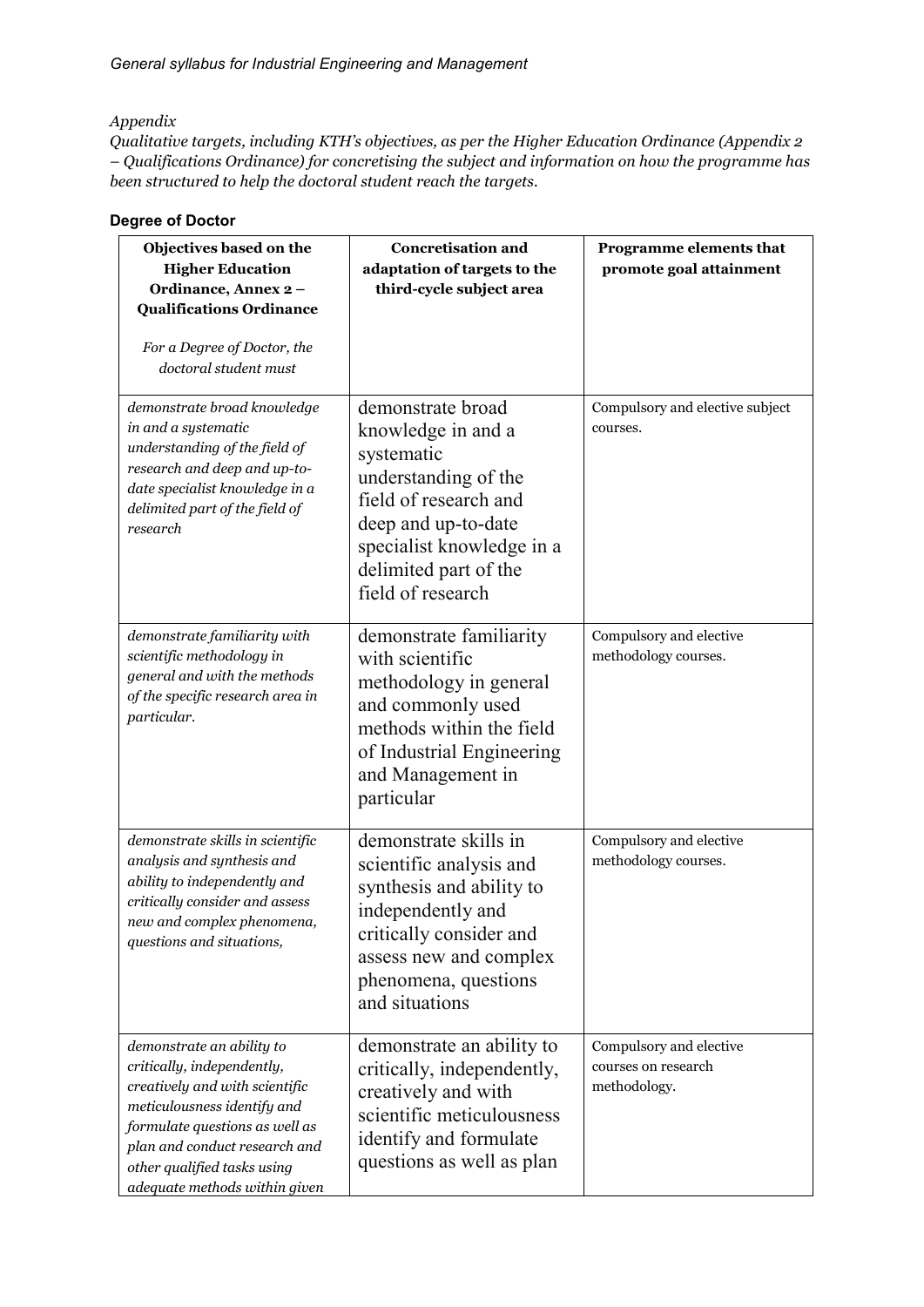| Objectives based on the<br><b>Higher Education</b><br>Ordinance, Annex 2-<br><b>Qualifications Ordinance</b><br>For a Degree of Doctor, the<br>doctoral student must                                                                               | <b>Concretisation and</b><br>adaptation of targets to the<br>third-cycle subject area                                                                                                                                                                    | Programme elements that<br>promote goal attainment                                                                                                                                                                 |
|----------------------------------------------------------------------------------------------------------------------------------------------------------------------------------------------------------------------------------------------------|----------------------------------------------------------------------------------------------------------------------------------------------------------------------------------------------------------------------------------------------------------|--------------------------------------------------------------------------------------------------------------------------------------------------------------------------------------------------------------------|
| time frames and review and<br>evaluate such work                                                                                                                                                                                                   | and conduct research<br>and other qualified tasks<br>using adequate methods<br>within given time frames<br>and review and evaluate<br>such work                                                                                                          |                                                                                                                                                                                                                    |
| write a thesis to demonstrate<br>their ability to make significant<br>contributions to knowledge<br>development through their own<br>research                                                                                                      | write a thesis to<br>demonstrate the ability<br>to make essential<br>contributions through<br>their research to the<br>knowledge development<br>within the field of<br>industrial engineering<br>and management.                                         | Approved thesis following<br>examination by public defence.                                                                                                                                                        |
| demonstrate ability in both<br>national and international<br>contexts, verbally and in<br>writing, to confidently present<br>and discuss research and<br>research findings in dialogue<br>with the scientific community<br>and society in general. | demonstrate ability in<br>both national and<br>international contexts,<br>verbally and in writing,<br>to confidently present<br>and discuss research and<br>research findings in<br>dialogue with the<br>scientific community<br>and society in general. | Gradual processing of the thesis<br>project through compulsory<br>seminars. Doctoral students<br>with departmental duties are<br>also expected to present and<br>discuss research at<br>international conferences. |
| demonstrate ability to identify<br>needs for further knowledge                                                                                                                                                                                     | demonstrate ability to<br>identify needs for further<br>knowledge                                                                                                                                                                                        | Elective subject courses.                                                                                                                                                                                          |
| demonstrate ability, both in<br>research and education and in<br>other qualified professional<br>contexts, to contribute to<br>society's development and<br>support the learning of others.                                                        | demonstrate ability, both<br>in research and<br>education and in other<br>qualified professional<br>contexts, to contribute to<br>society's development<br>and support the learning                                                                      | Elective courses in higher<br>education teaching. Knowledge<br>transfer to industrial partners.<br>Writing popular science articles<br>in relevant national and<br>international journals.                         |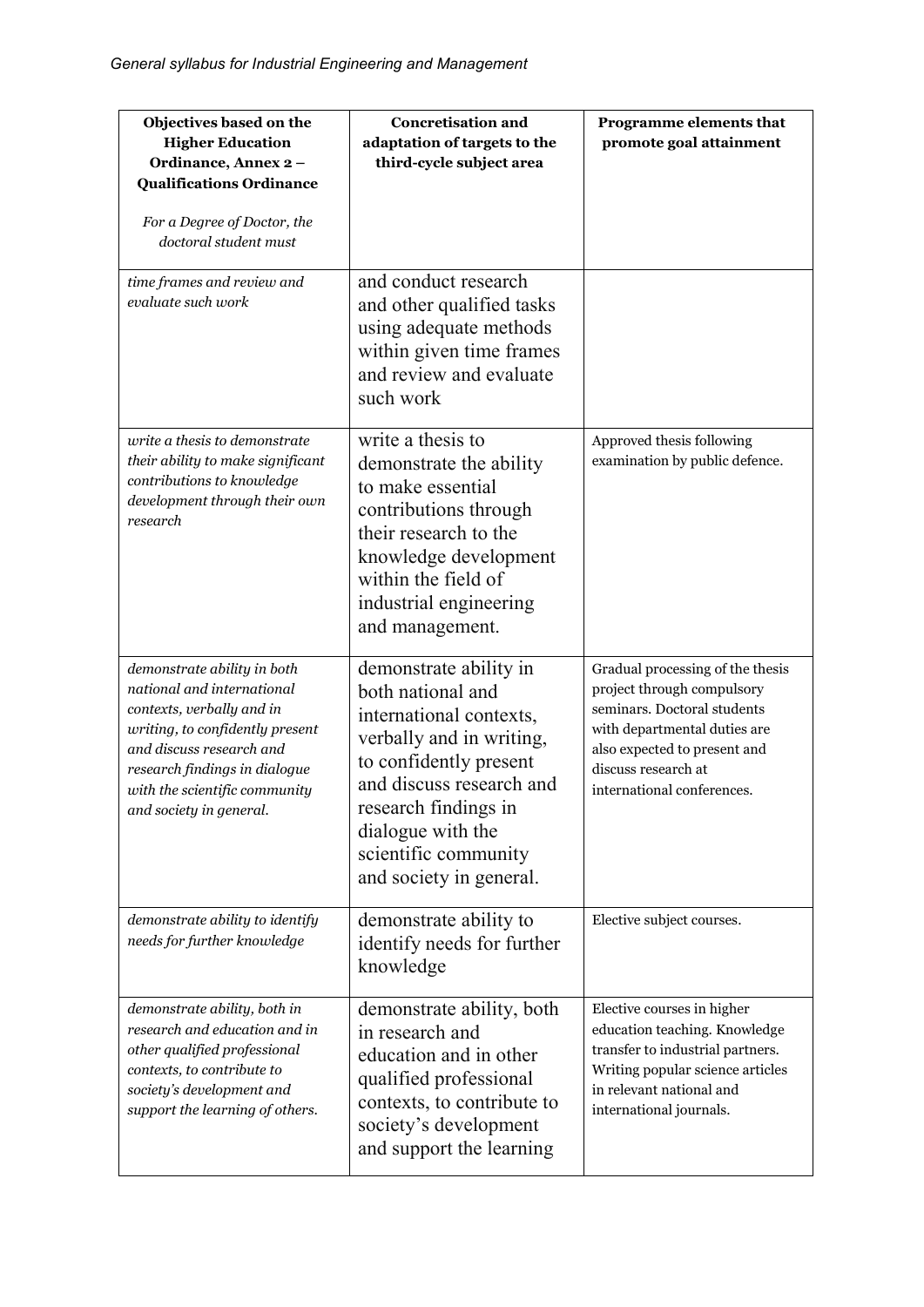| Objectives based on the<br><b>Higher Education</b><br>Ordinance, Annex 2-<br><b>Qualifications Ordinance</b><br>For a Degree of Doctor, the<br>doctoral student must                                                | <b>Concretisation and</b><br>adaptation of targets to the<br>third-cycle subject area                                                                                                   | Programme elements that<br>promote goal attainment                                                                                                               |
|---------------------------------------------------------------------------------------------------------------------------------------------------------------------------------------------------------------------|-----------------------------------------------------------------------------------------------------------------------------------------------------------------------------------------|------------------------------------------------------------------------------------------------------------------------------------------------------------------|
|                                                                                                                                                                                                                     | of others.                                                                                                                                                                              |                                                                                                                                                                  |
| demonstrate intellectual<br>independence and scientific<br>integrity as well as the ability<br>to make ethical research<br>assessments                                                                              | The third-cycle student's own<br>contributions must be clearly<br>outlined in the thesis along with<br>research ethical considerations.                                                 | Compulsory third-cycle courses<br>will highlight the importance of<br>intellectual independence,<br>scientific integrity and research<br>ethical considerations. |
| demonstrate a profound insight<br>into the possibilities and<br>limitations of the discipline, its<br>societal role and the<br>responsibility people bear for<br>how it is used                                     | Seminar activities in conjunction<br>with our research are used to<br>hold a dialogue on the various<br>roles of science.                                                               | Voluntary participation in<br>seminar activities                                                                                                                 |
| (KTH's objectives for MHU)<br>demonstrate knowledge of, and<br>an ability to make relevant<br>environmental and ethical<br>assessments in order to be able<br>to contribute to sustainable<br>societal development. | Demonstrate knowledge of,<br>and an ability to make<br>relevant environmental and<br>ethical assessments in order<br>to be able to contribute to<br>sustainable societal<br>development | Compulsory and elective<br>methodology courses.                                                                                                                  |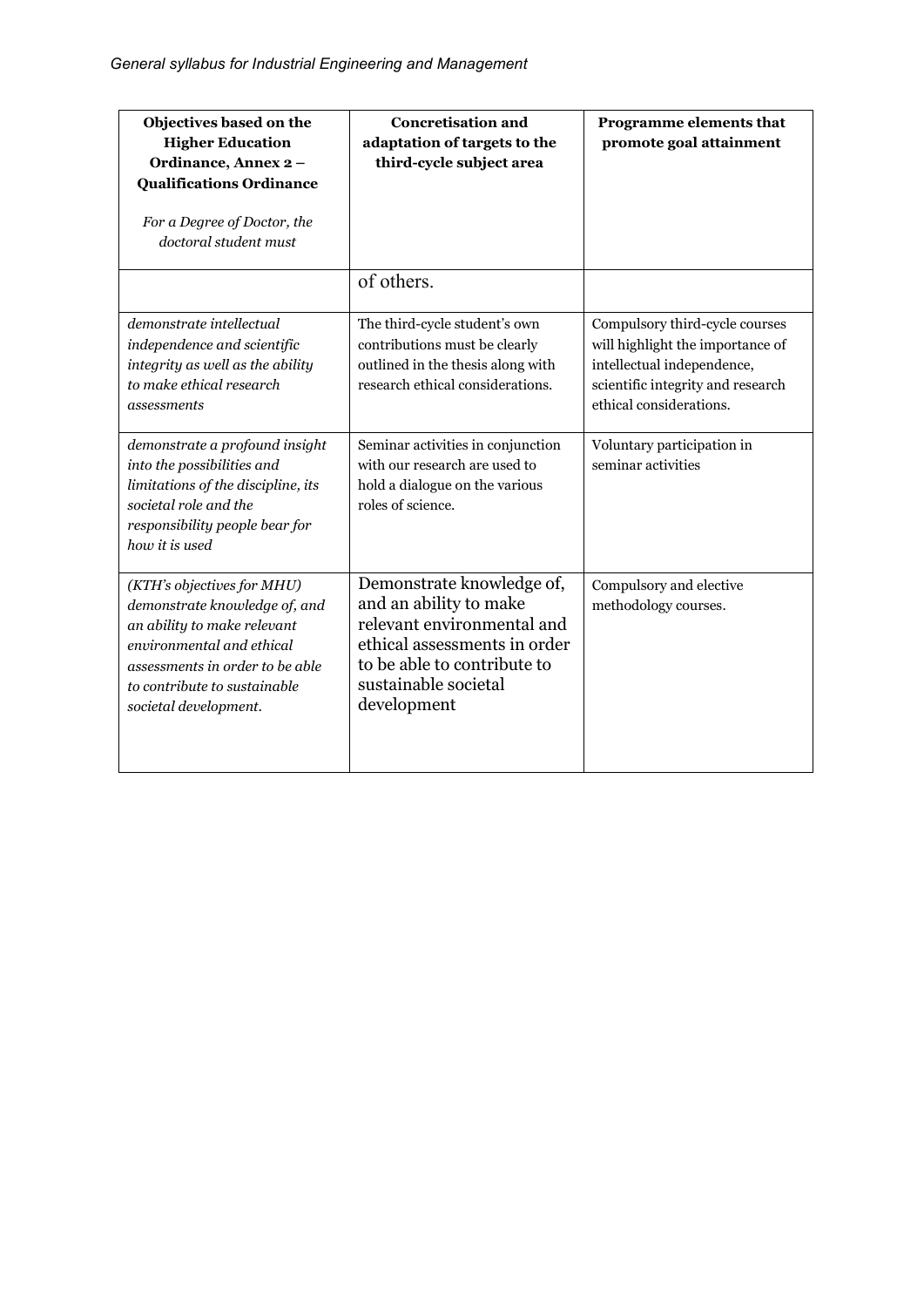## **Degree of Licentiate**

| Objectives based on the<br><b>Higher Education</b><br>Ordinance, Annex 2-<br><b>Qualifications Ordinance</b><br>For a Degree of Licentiate, the<br>doctoral student must                                                                                                                                                                                                    | <b>Concretisation and</b><br>adaptation of targets to the<br>third-cycle subject area                                                                                                                                                                                                                                                                                                       | Programme elements that<br>promote goal attainment                                                                                                                                                                 |
|-----------------------------------------------------------------------------------------------------------------------------------------------------------------------------------------------------------------------------------------------------------------------------------------------------------------------------------------------------------------------------|---------------------------------------------------------------------------------------------------------------------------------------------------------------------------------------------------------------------------------------------------------------------------------------------------------------------------------------------------------------------------------------------|--------------------------------------------------------------------------------------------------------------------------------------------------------------------------------------------------------------------|
| demonstrate knowledge and<br>understanding within the<br>research field, including<br>current specialist knowledge<br>within a part thereof, as well as<br>advanced knowledge of general<br>scientific methods and the<br>methods of the specific research<br>field in particular                                                                                           | demonstrate knowledge<br>and understanding in the<br>field of industrial<br>engineering and<br>management, including<br>current specialist<br>knowledge within a<br>defined part thereof, and<br>advanced knowledge of<br>scientific methodology<br>in general and the<br>methods of the field<br><b>Industrial Engineering</b><br>and Management in<br>particular.                         | Compulsory and elective<br>methodology courses.                                                                                                                                                                    |
| demonstrate ability to<br>critically, independently,<br>creatively and with scientific<br>meticulousness identify and<br>formulate questions as well as<br>plan and conduct limited<br>research and other qualified<br>tasks using adequate methods<br>within given time frames,<br>thereby contributing to<br>knowledge development, and<br>review and evaluate such work. | demonstrate the ability<br>to critically,<br>independently,<br>creatively and with<br>scientific meticulousness<br>identify and formulate<br>questions as well as plan<br>and conduct limited<br>research and other<br>qualified tasks using<br>adequate methods within<br>given time frames,<br>thereby contributing to<br>knowledge development,<br>and review and evaluate<br>such work. | Compulsory and elective<br>methodology courses.<br>Examination through licentiate<br>dissertation.                                                                                                                 |
| demonstrate ability in both<br>national and international<br>contexts, verbally and in<br>writing, to clearly present and<br>discuss research and research<br>findings in dialogue with the<br>scientific community and                                                                                                                                                     | demonstrate ability in<br>both national and<br>international contexts,<br>verbally and in writing,<br>to clearly present and<br>discuss research and                                                                                                                                                                                                                                        | Gradual processing of the thesis<br>project through seminars.<br>Departmental duties where<br>applicable. Doctoral students<br>with departmental duties are<br>also expected to present and<br>discuss research at |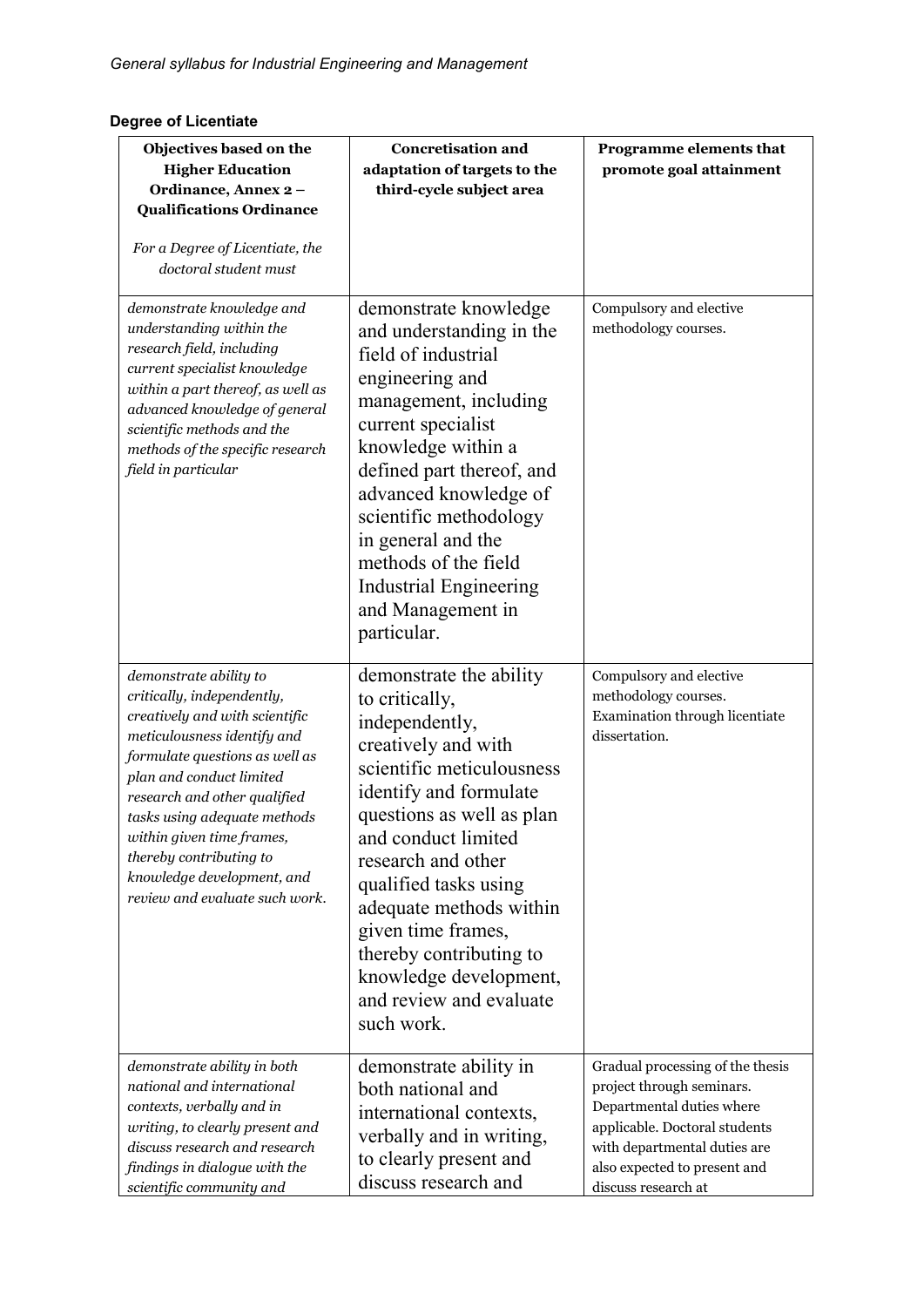| Objectives based on the<br><b>Higher Education</b><br>Ordinance, Annex 2-<br><b>Qualifications Ordinance</b><br>For a Degree of Licentiate, the<br>doctoral student must                   | <b>Concretisation and</b><br>adaptation of targets to the<br>third-cycle subject area                                                                                                | Programme elements that<br>promote goal attainment                               |
|--------------------------------------------------------------------------------------------------------------------------------------------------------------------------------------------|--------------------------------------------------------------------------------------------------------------------------------------------------------------------------------------|----------------------------------------------------------------------------------|
| society in general.                                                                                                                                                                        | research findings in<br>dialogue with the<br>scientific community<br>and society in general.                                                                                         | international conferences.                                                       |
| demonstrate such skills as are<br>required to independently<br>participate in research and<br>development work and to work<br>independently in other<br>qualified activities               | demonstrate such skills<br>as are required to<br>independently<br>participate in research<br>and development work<br>and to work<br>independently in other<br>qualified activities   | Compulsory and elective<br>methodology courses.                                  |
| demonstrate the ability to make<br>research ethical assessments in<br>their own research.                                                                                                  | demonstrate the ability<br>to make research ethical<br>assessments in their own<br>research.                                                                                         | Compulsory and elective<br>methodology courses.                                  |
| demonstrate an insight into the<br>possibilities and limitations of<br>the discipline, its role in society<br>and the responsibility people<br>bear for how it is used                     | demonstrate an insight<br>into the possibilities and<br>limitations of the<br>discipline, its role in<br>society and the<br>responsibility people<br>bear for how it is used         | Compulsory and elective<br>methodology courses.                                  |
| demonstrate the ability to<br>identify their need for further<br>knowledge and to take<br>responsibility for their own<br>knowledge acquisition.                                           | demonstrate the ability<br>to identify their need for<br>further knowledge and to<br>take responsibility for<br>their own knowledge<br>acquisition.                                  | Elective third-cycle courses.<br>Examination through licentiate<br>dissertation. |
| (KTH's objectives for MHU)<br>demonstrate knowledge of, and<br>an ability to make relevant<br>environmental and ethical<br>assessments in order to be able<br>to contribute to sustainable | Demonstrate knowledge of, and<br>an ability to make relevant<br>environmental and ethical<br>assessments in order to be able<br>to contribute to sustainable<br>societal development | Compulsory and elective<br>methodology courses.                                  |